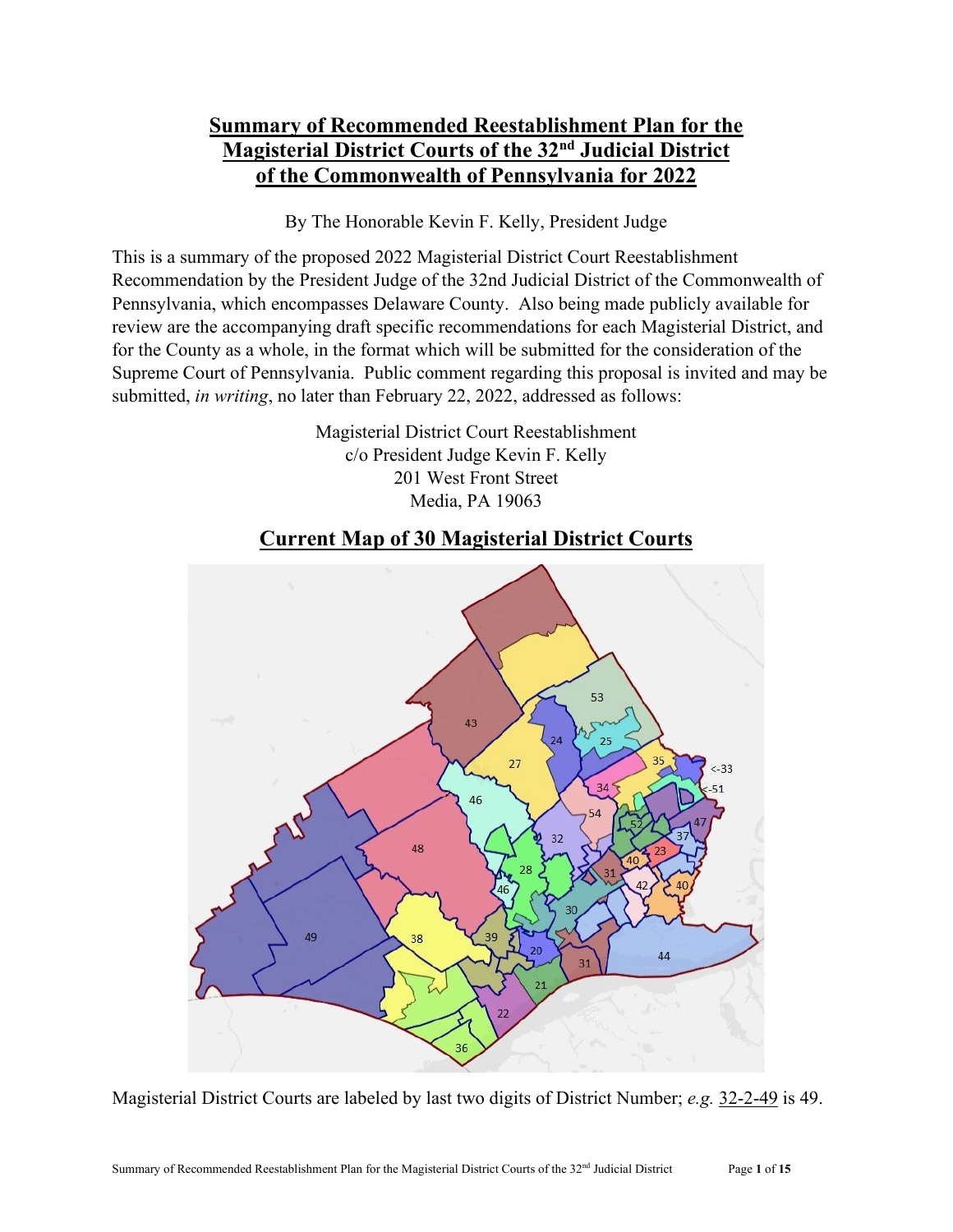



Magisterial District Courts are labeled by last two digits of District Number; *e.g.* 32-2-49 is 49.

For specific descriptions of the changes to each District, please refer to the accompanying draft Recommendations.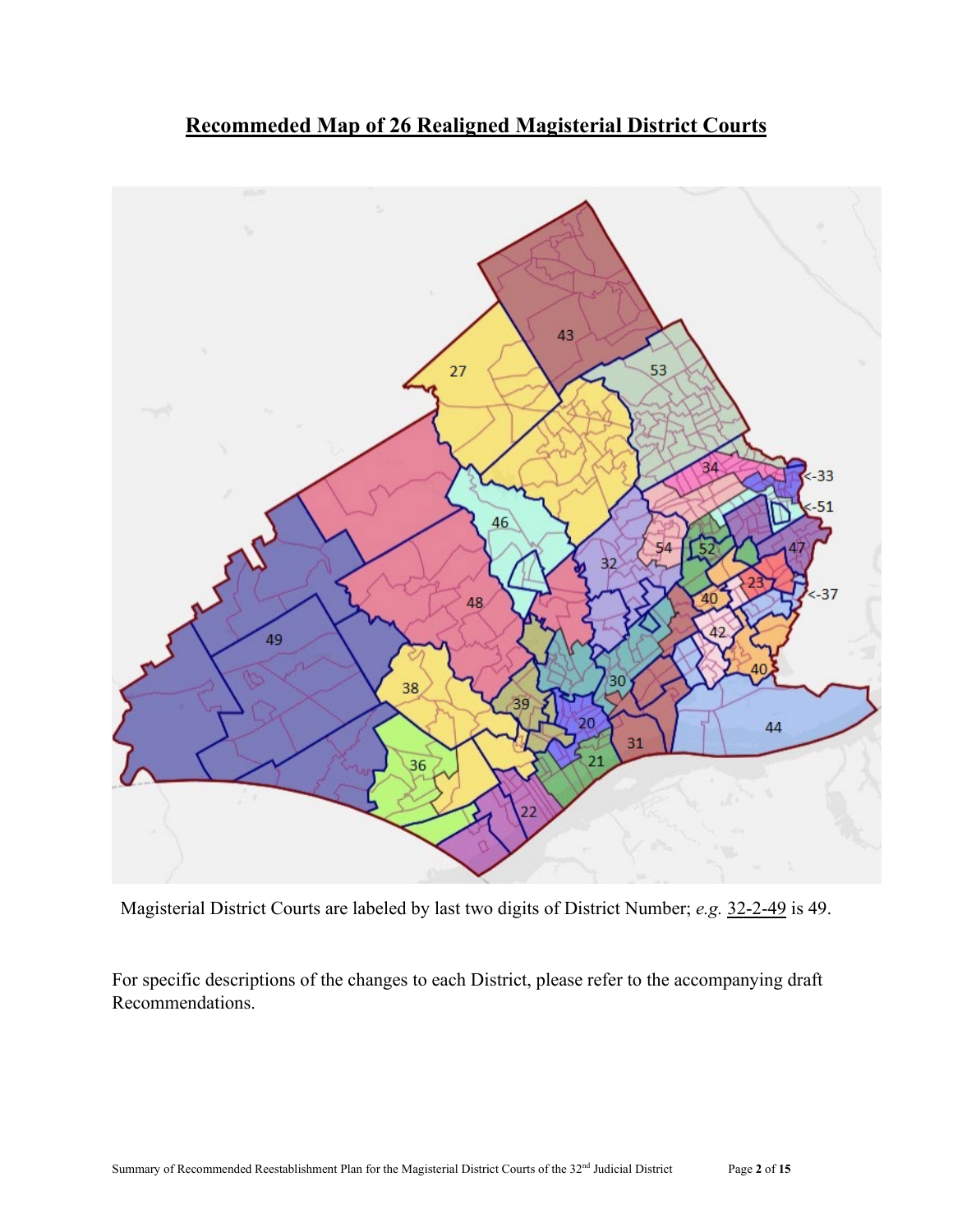# **Recommendation Statistical Comparison**

|                                                                                              | <b>Current</b>   | <b>Proposed</b> |  |  |  |  |
|----------------------------------------------------------------------------------------------|------------------|-----------------|--|--|--|--|
| <b>Number of Districts</b>                                                                   | 30               | 26              |  |  |  |  |
| <b>Maximum Number of Districts</b><br>within a 15% Workload Range                            | 8 of 30          | 25 of $26*$     |  |  |  |  |
| <b>Total Workload Deviation Range</b>                                                        | $520.4%$ **      | 23.92%***       |  |  |  |  |
| <b>Number of Facilities</b>                                                                  | 20 (Possibly 19) |                 |  |  |  |  |
| <b>Split Municipalities</b>                                                                  | 8                |                 |  |  |  |  |
| <b>Non-Contiguous Districts</b>                                                              | 6                | $7***$          |  |  |  |  |
| *One District with a high expected growth rate will initially have slightly lower volume     |                  |                 |  |  |  |  |
| ** Please refer to the Table on Page 8 for Workload data and deviation calculations          |                  |                 |  |  |  |  |
| *** Please refer to the Table on Page 9 for Projected Workload deviation calculations        |                  |                 |  |  |  |  |
| ****Both Non-Contiguities are due to Municipal Non-Contiguities                              |                  |                 |  |  |  |  |
|                                                                                              |                  |                 |  |  |  |  |
| <b>Current Average Workload for 30 Delaware County</b><br><b>Magisterial District Courts</b> | 33,873           |                 |  |  |  |  |
| Current Average Workload for the 113 Class 2A<br><b>County Magisterial District Courts</b>   | 38,685           |                 |  |  |  |  |
| Projected Average Workload for 26 Realigned                                                  | 39,085           |                 |  |  |  |  |
| <b>Delaware County Magisterial District Courts</b>                                           |                  |                 |  |  |  |  |
| Please refer to Page 5 for a summary of Workload calculations                                |                  |                 |  |  |  |  |
| Number of Magisterial Districts Reestablished as is                                          |                  | Zero            |  |  |  |  |
| Number of Magisterial Districts Realigned                                                    | 26               |                 |  |  |  |  |
| Number of Magisterial Districts Eliminated                                                   | 4                |                 |  |  |  |  |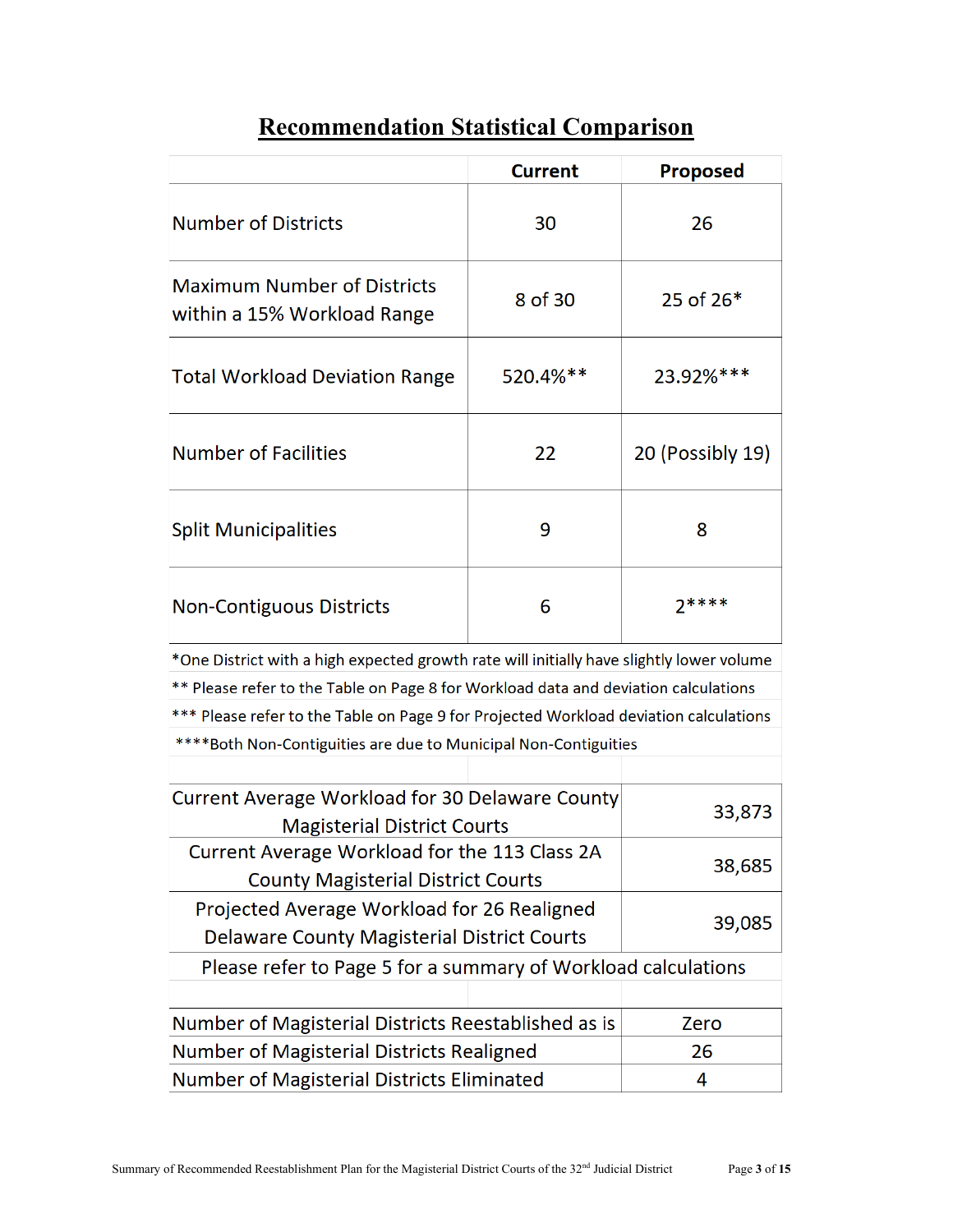### Background

As required under Pennsylvania statute, every ten (10) years the Magisterial District Courts ("MDCs") must undergo a redistricting process, referred to as Reestablishment, in the year following the delivery of the Federal Decennial Census data. The Supreme Court of Pennsylvania ("Supreme Court") directed the President Judge of each Judicial District in the Commonwealth to provide a recommendation relating to reestablishing their local Magisterial District Courts by February 28, 2022. The Supreme Court provided guidelines for crafting such recommendations, which may be summarized as follows:

- Each President Judge must recommend the total number of MDCs for their Judicial District after comparing their county workload volumes to that of the other counties of the same class within the Commonwealth;
- The jurisdiction of the MDCs within the Judicial District should be crafted in such a manner as to provide workload equity among the MDCs, with a maximum of no more than 15% deviation in workload, unless justification for a greater deviation exists;
- The residence of the Magisterial District Judge ("MDJ") must be within the MDC;
- The court facility must be within the Magisterial District, unless an accompanying petition for an exception is simultaneously provided to the Supreme Court;
- No MDC can be eliminated during the term of an incumbent MDJ;
- All parts of each Magisterial District must be contiguous;
- Voting precincts cannot be split;
- Anticipated growth or decline in volume in areas within the Judicial District over the next decade should be considered;
- Public access and safety should be considered;
- The plan may be phased in over time;
- Input from stakeholders should be sought; and,
- The recommendation plan should be made available and posted for public comment for at least 30 days prior to submission to the Supreme Court, with a submission deadline of February 28, 2022.

### Input and Data

In addition to the above guidelines, a substantial quantity of case filing and workload data was provided by the Administrative Office of the Pennsylvania Courts ("AOPC") to each President Judge. This data included filing information by case type (*e.g.* criminal, traffic, civil, etc.) for the years 2014 thru 2019. These guidelines and data were also made available to the local MDJs through their local association, as well as their statewide association. 2020 data was not included as the COVID-19 pandemic impacted court filings and operations in a unique and unprecedented manner.

Additionally, data was acquired from the Delaware County Planning Commission relating to expected population, business development and employment projects for each of the forty-nine (49) municipalities in Delaware County. Data was also garnered by Court staff relating to more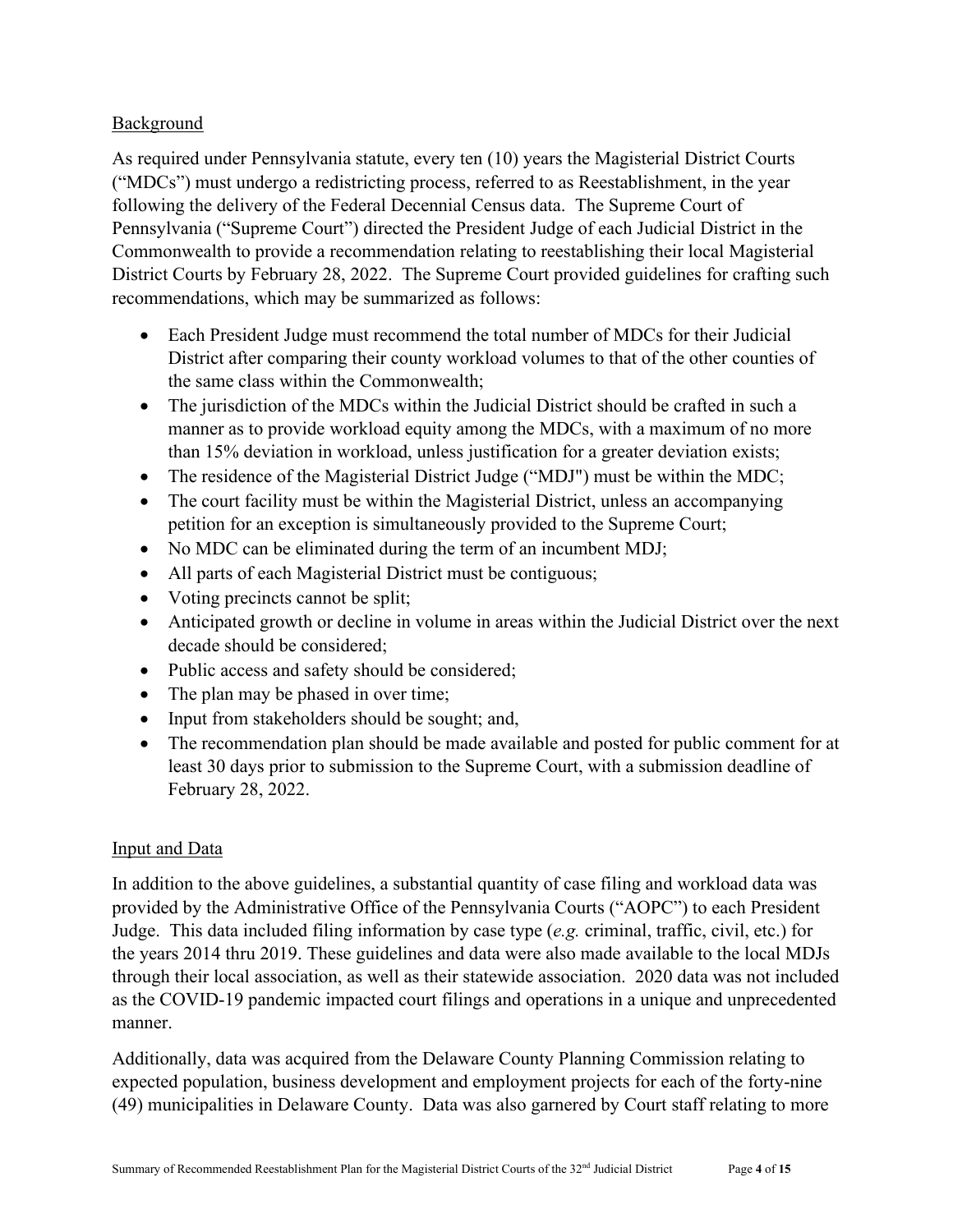detailed case filing information, *e.g.* truancy filings by school district as affiant, property maintenance (Non-Traffic Summary) filings by municipalities as affiants, and PA State Police traffic case filings in MDCs with state highways within their jurisdiction. The president of the local MDJ association and some individual MDJs requested some similar data from Magisterial District Court staff, which was provided per all such requests.

In anticipation of possibly recommending the elimination of one or more MDCs, each incumbent MDJ was asked to notify the President Judge, in writing, if they knew they would not be seeking reelection at the end of their current term. Several MDJs indicated that they would not in the future be seeking reelection.

All Delaware County MDJs were invited to a presentation regarding Reestablishment, which was held on October 29, 2021. A majority of the local MDJs attended the meeting. After a PowerPoint presentation many MDJs participated in the subsequent discussion. The president of the local MDJ association was invited to submit an omnibus recommendation on behalf of all the MDJs, the same being timely received in November of 2021. Individual MDJs were also encouraged to submit their personal recommendations and comments in writing to the President Judge, which many did.

A similar meeting and presentation was held on November 17, 2021, for other stakeholders. Invitees included: all members of Delaware County Council, the county Solicitor, the District Attorney, the Public Defender and representatives from local law enforcement agencies. After the PowerPoint presentation a comprehensive discussion took place. These attendees were also encouraged to submit their individual recommendations and comments in writing to the President Judge, and some did so over the following weeks.

Notice of the Reestablishment process beginning and an invitation to submit public comment was as well posted on the County website in the fall of 2021.

Resulting from that of the above, a significant amount of input was offered regarding many aspects of the process and the related effect on various MDCs, municipalities, agencies and school districts. While it is impractical to include all of the suggestions into the Recommendation to the Supreme Court as some of them conflict with each other and/or do not fit within the proffered guidelines, each suggestion was afforded due consideration. Many of the suggestions received through this process have been incorporated into this Recommendation.

### Number of Courts and Workload Calculations

The guidelines, *inter alia*, direct each President Judge to compare the average case filings and workload for his/her Judicial Districts to the other Judicial Districts of the same class of county. Currently, as shown by a review of the data received from AOPC, the 32nd Judicial District (Delaware County) has thirty (30) MDCs and the lowest workload volume of any of the five (5) Class 2A Counties. Bucks, Chester, Lancaster and Montgomery are the other Class 2A Counties per the 2020 US Census data.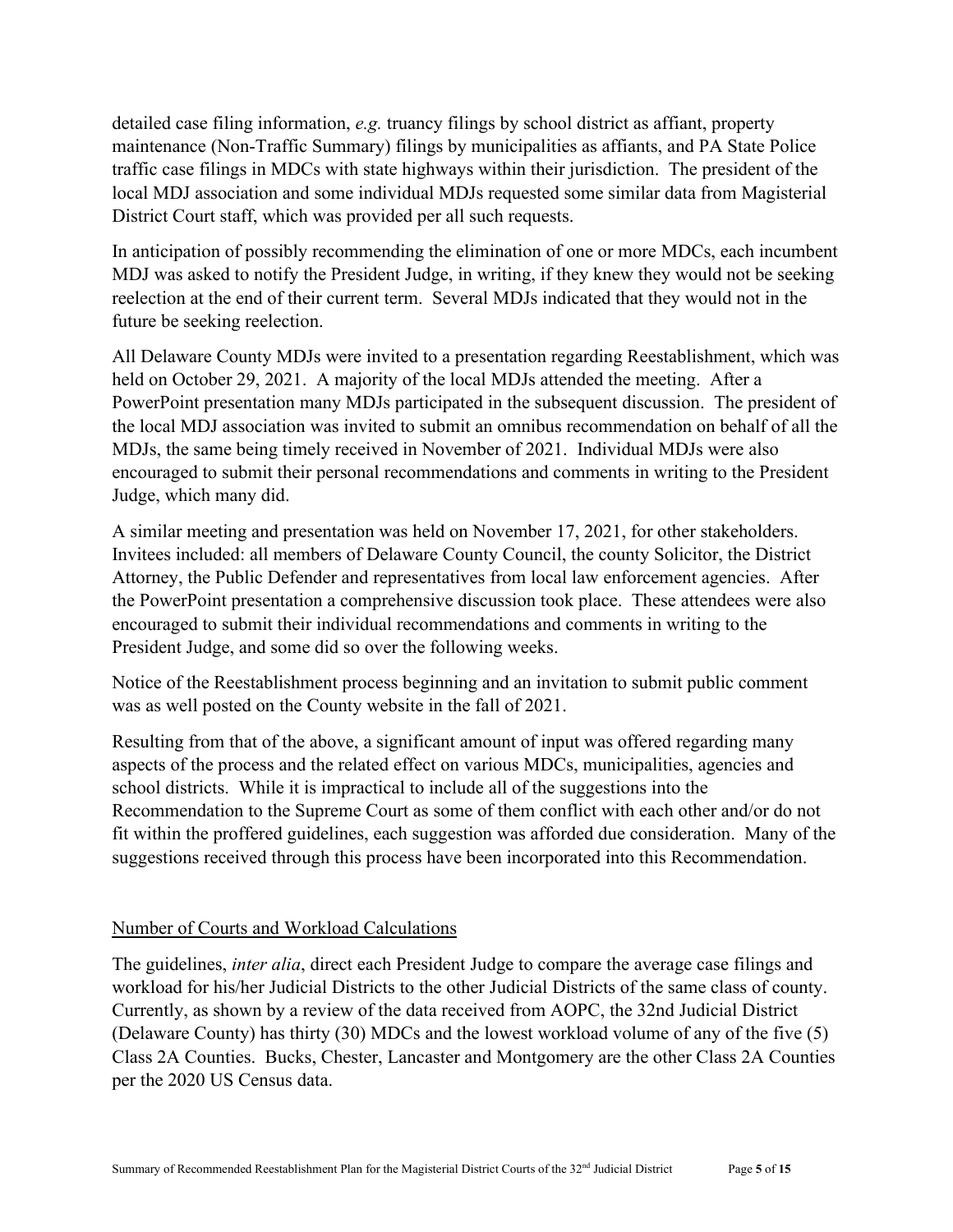Workload is calculated by multiplying the total case filings of each type by a weighted value which was attributed after a comprehensive study conducted by AOPC of MDC operations throughout the Commonwealth. The weights assigned for each type of case for calculation of Workload are as follows:

| <b>Case Type</b>       | Weight |
|------------------------|--------|
| Criminal               | 36.72  |
| Non-Traffic            | 10.74  |
| <b>Traffic</b>         | 2.28   |
| Misc. Docket           | 32.57  |
| Civil                  | 11.28  |
| <b>Landlord Tenant</b> | 14 48  |

As a result of this formula and assessment method, an MDC with high case filing numbers may have a Workload which is lower than an MDC with less total cases.

The guidelines given to each President Judge state, *inter alia*, the following: "No magisterial district should have a total workload which is 15% higher or lower than the workload of any other district in the judicial district." Therefore, Workload, as opposed to case filings, is the main consideration for assessing the balance of MDC volumes.

While mathematical averaging and comparison was applied to considering the number of MDCs to properly handle the workload of Delaware County, the fluid process revealed that other considerations also impacted this determination. For example, a reduction to twenty-four (24) or twenty-five (25) MDCs was considered. However, these further reductions resulted in much greater splitting of municipalities and school districts in order to meet the goal of distributing the Workload equitably. Likewise, omnibus plans for twenty-seven (27) or twenty-eight (28) MDCs also resulted in less equitably distributed Workload volumes. After consideration of many options, it is recommended that twenty-six (26) is the appropriate number of MDCs to address the needs to the  $32<sup>nd</sup>$  Judicial District over the next ten (10) years.

The average workload volume for the thirty (30) current MDCs in Delaware County is 33,873. The average Workload volume for the one-hundred-and-thirteen (113) current MDCs in the five (5) Class 2A Counties is 38,685. The new adjusted average Workload volume for the twenty-six (26) proposed MDCs in Delaware County is projected to be 39,085. Thus, this Recommendation brings the average Workload for the MDCs in the 32<sup>nd</sup> Judicial District to a level slightly higher than the average Workload for all of the one-hundred-and-thirteen (113) current Class 2A County MDCs.

### Elimination of Certain MDCs

It is fair to say that every MDC, with the exception of those having the highest Workload volumes, was considered for possible elimination at some point in the process of creating this Recommendation. Aside from the effect on the incumbent MDJ and local community, the proposed elimination of each MDC was weighed against the obvious rippling effect such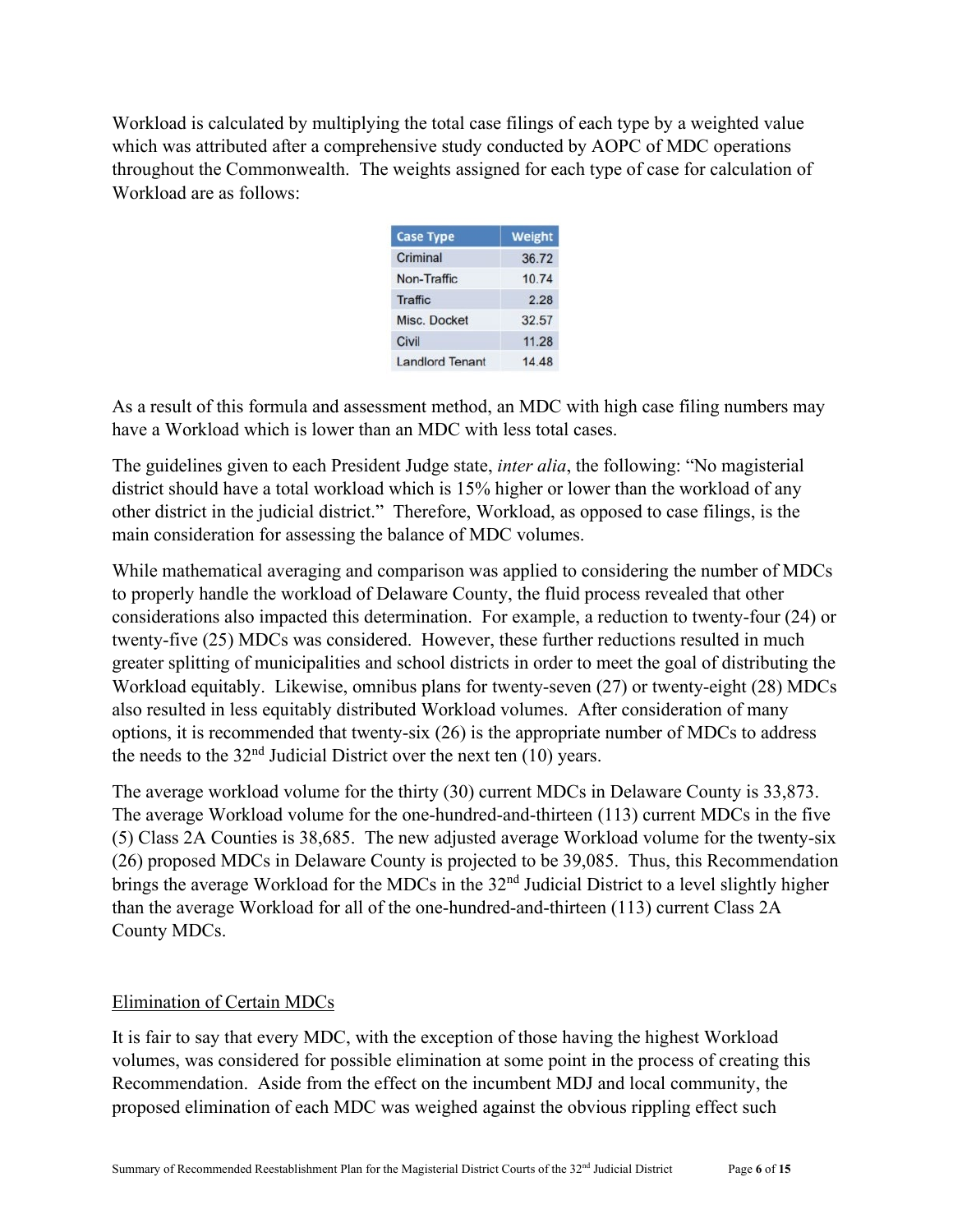elimination would cause as Workload volume shifted to other MDCs. In some cases, the elimination of a certain MDC would impact the Workload volume of many other courts, some of which were several districts away on the other side of the county.

Consideration was given to eliminating the MDCs of MDJs who were approaching mandatory retirement age, as articulated by the guidelines. Consideration was also given to eliminating or combining MDCs with low Workload volumes. The three (3) MDCs with current vacancies were the first districts considered for elimination.

MDC 32-1-22 (City of Chester) has a current vacancy. However, the high workload volume in the district itself, as well as in the surrounding area, prohibit the elimination of this district without causing other significant negative effects.

MDC 32-1-28 (Media, Swarthmore and parts of Nether Providence) has a current vacancy. This MDC, with below average Workload, is entirely surrounded by other MDCs with below average Workload. The elimination of this MDC and redistributing the Workload to other nearby MDCs will create a more equitable distribution of Workload volume throughout.

MDC 32-1-35 (parts of Upper Darby) has a current vacancy. This MDC, with slightly below average Workload, borders two (2) MDCs with below average Workloads and two (2) MDCs with very high Workloads. Elimination of this MDC and redistributing the Workload to other nearby MDCs will create a more equitable distribution of Workload volume in the region.

MDC 32-1-24 (parts of Marple and parts of Haverford) has a very low Workload volume and is surrounded by other MDCs with low Workload volume. The current term of the incumbent MDJ ends on December 31, 2023, when the incumbent MDJ will be within two (2) years of mandatory retirement age. The elimination of this MDC and redistributing the Workload to other nearby MDCs will create a more equitable distribution of Workload volume throughout this area.

MDC 32-1-25 (parts of Haverford) has a very low Workload volume and is surrounded by other MDCs with low Workload volume. The current term of the incumbent MDJ ends on December 31, 2023, when the incumbent MDJ will be within two (2) years of mandatory retirement age. Elimination of this MDC and redistributing the Workload to other nearby MDCs will create a more equitable distribution of Workload volume in the region.

### Residence of Incumbent MDJs

The residence of the incumbent MDJ is within the district for twenty-five (25) of the twenty-six (26) proposed MDCs in the Recommendation. The one (1) exception is MDC 32-2-43, where the term of the current MDJ ends on December 31, 2023, when the incumbent MDJ will be within two (2) years of mandatory retirement age. Significantly, the incumbent MDJ in  $32-2-43$ informed the President Judge in writing that he would not be seeking reelection to a new term. Thus, this only and slight deviation from the guidelines should have no negative impact. To the contrary, it furthers a goal of the guidelines by forestalling the need to split another municipality, Newtown Township.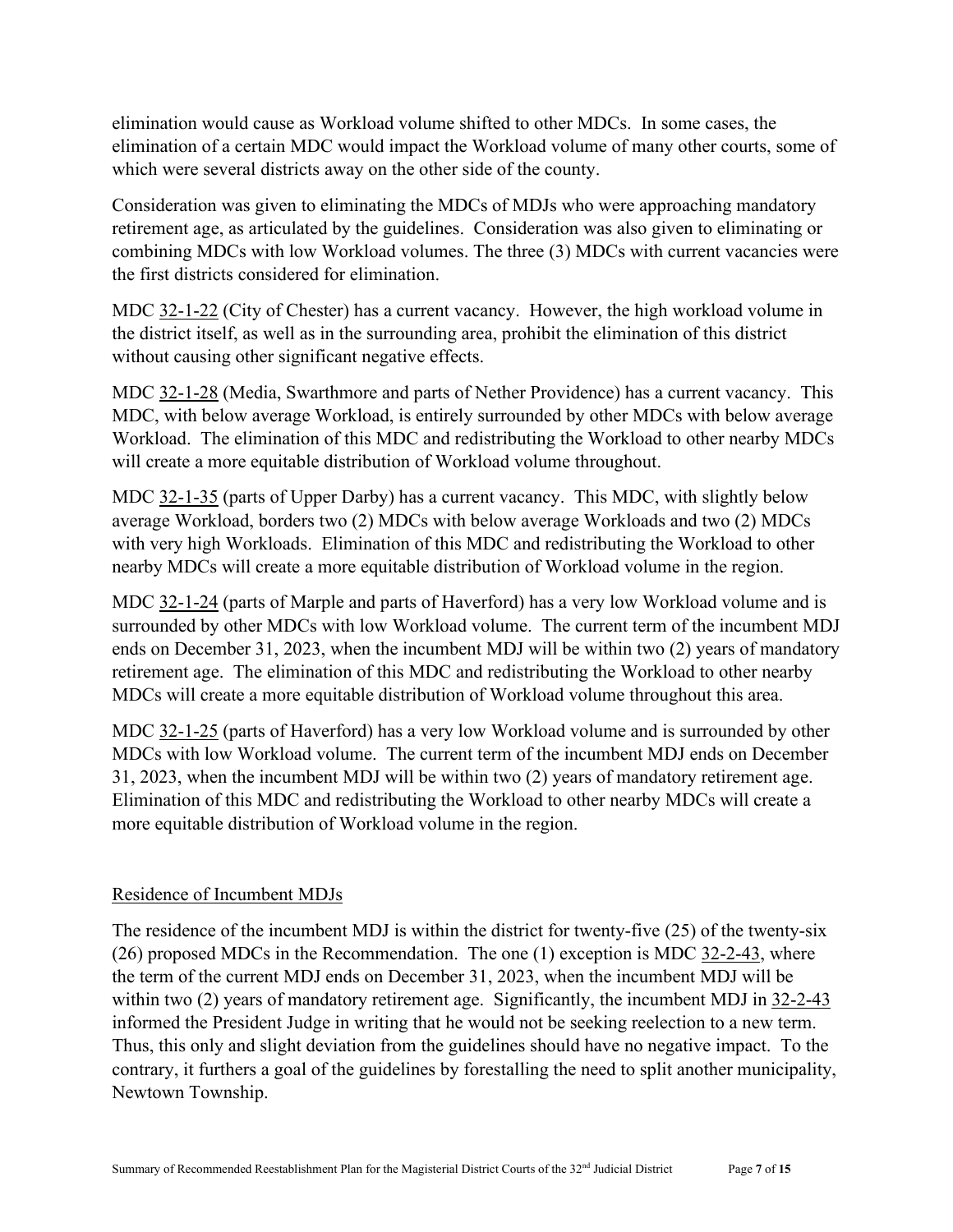#### Equitable Distribution of Workload

The current Workload among the thirty (30) MDCs is far from equitably shared. The highest volume MDCs currently have Workload volumes which are three (3), four (4) and even five (5) times that of the lowest volume MDCs. When considering the 15% range goal articulated in the guidelines, currently only eight (8) MDCs fall in such a range near the average Workload for the County. The table below shows this current extreme Workload disparity, with the highest MDC having 520.4% of the Workload of the lowest MDC (67,051 divided 12,884 = 520.4%).

| Average Annual Workload per MDC/County = Total Workload/# of years (6, 3 for MD)/# of commissioned |       |                        |                                   |                                  |                |              |                            |                        |                                 |
|----------------------------------------------------------------------------------------------------|-------|------------------------|-----------------------------------|----------------------------------|----------------|--------------|----------------------------|------------------------|---------------------------------|
| <b>County/MDC Criminal</b>                                                                         |       | Non-<br><b>Traffic</b> | <b>Private</b><br><b>Criminal</b> | <b>Private</b><br><b>Summary</b> | <b>Traffic</b> | <b>Civil</b> | Landlord/<br><b>Tenant</b> | Misc.<br><b>Docket</b> | <b>Total</b><br><b>Workload</b> |
| 32-2-37                                                                                            | 26286 | 22280                  | 6                                 | 535                              | 6557           | 2794         | 6130                       | 2464                   | 67051                           |
| $32 - 1 - 33$                                                                                      | 21164 | 14280                  | 9                                 | 177                              | 10684          | 2248         | 6185                       | 2064                   | 56812                           |
| $32 - 2 - 47$                                                                                      | 11928 | 9763                   | 5                                 | 1377                             | 11598          | 3422         | 13768                      | 1868                   | 53728                           |
| 32-1-36                                                                                            | 20019 | 10674                  | 20                                | 2066                             | 8428           | 2788         | 6053                       | 3182                   | 53229                           |
| 32-2-44                                                                                            | 18783 | 8865                   | $\overline{4}$                    | 41                               | 8986           | 2606         | 2438                       | 2780                   | 44501                           |
| 32-2-39                                                                                            | 17877 | 8397                   | 14                                | 1156                             | 9575           | 2489         | 3905                       | 782                    | 44195                           |
| 32-2-52                                                                                            | 9125  | 7720                   | 7                                 | 143                              | 12972          | 3134         | 5659                       | 2247                   | 41008                           |
| $32 - 1 - 21$                                                                                      | 20582 | 5599                   | 65                                | 1824                             | 2047           | 959          | 2920                       | 2649                   | 36645                           |
| $32 - 1 - 22$                                                                                      | 17112 | 3879                   | 61                                | 1751                             | 2091           | 1786         | 8010                       | 1955                   | 36643                           |
| 32-2-51                                                                                            | 12699 | 3063                   | 4                                 | 261                              | 3540           | 2609         | 8111                       | 3800                   | 34087                           |
| $32 - 2 - 43$                                                                                      | 10857 | 4697                   | $\pmb{0}$                         | 201                              | 13697          | 2486         | 722                        | 879                    | 33538                           |
| 32-2-46                                                                                            | 14713 | 2541                   | 9                                 | 93                               | 12176          | 887          | 533                        | 1672                   | 32625                           |
| $32 - 1 - 35$                                                                                      | 10062 | 3295                   | $\overline{0}$                    | 133                              | 9423           | 2692         | 3659                       | 2529                   | 31792                           |
| 32-2-49                                                                                            | 16653 | 2643                   | 11                                | 302                              | 6101           | 2506         | 722                        | 2824                   | 31762                           |
| 32-1-31                                                                                            | 14285 | 6544                   | 0                                 | 68                               | 4289           | 1686         | 3103                       | 1477                   | 31452                           |
| 32-2-40                                                                                            | 8966  | 7126                   | $\overline{7}$                    | 104                              | 7809           | 3113         | 2942                       | 1205                   | 31272                           |
| $32 - 1 - 30$                                                                                      | 9902  | 8302                   | $\mathbf 0$                       | 64                               | 5974           | 2348         | 3403                       | 706                    | 30700                           |
| $32 - 1 - 28$                                                                                      | 10783 | 4028                   | 13                                | 86                               | 7181           | 3138         | 845                        | 2617                   | 28689                           |
| $32 - 1 - 20$                                                                                      | 11812 | 2816                   | 52                                | 1192                             | 1818           | 1433         | 8215                       | 1293                   | 28629                           |
| $32 - 2 - 42$                                                                                      | 7859  | 7815                   | $\overline{2}$                    | 23                               | 6624           | 1707         | 3350                       | 478                    | 27858                           |
| 32-1-34                                                                                            | 4327  | 11164                  | $\overline{2}$                    | 77                               | 6907           | 1487         | 2160                       | 1499                   | 27622                           |
| $32 - 1 - 23$                                                                                      | 8005  | 6124                   | 5                                 | 70                               | 7048           | 1433         | 2399                       | 967                    | 26049                           |
| $32 - 1 - 27$                                                                                      | 9064  | 5406                   | 0                                 | 9                                | 8554           | 1517         | 350                        | 631                    | 25531                           |
| 32-2-48                                                                                            | 13733 | 3544                   | $\overline{4}$                    | 115                              | 4045           | 1611         | 599                        | 1455                   | 25106                           |
| 32-2-38                                                                                            | 10392 | 4547                   | 9                                 | 904                              | 3091           | 2799         | 1303                       | 1542                   | 24587                           |
| $32 - 1 - 32$                                                                                      | 11096 | 4128                   | $\overline{\mathbf{4}}$           | 344                              | 3350           | $\mathbf 0$  | $\pmb{0}$                  | 1358                   | 20278                           |
| $32 - 1 - 24$                                                                                      | 8391  | 1666                   | $\mathbf 0$                       | 9                                | 2740           | 1647         | 632                        | 1064                   | 16149                           |
| $32 - 1 - 25$                                                                                      | 5410  | 2275                   | $\mathbf 0$                       | 224                              | 4690           | 1404         | 531                        | 804                    | 15338                           |
| 32-2-54                                                                                            | 3398  | 3573                   | 199                               | 33                               | 1456           | 3343         | 1820                       | 684                    | 14504                           |
| 32-2-53                                                                                            | 4566  | 2368                   | 9                                 | 45                               | 2860           | 1566         | 862                        | 609                    | 12884                           |

# **Current 32nd Judicial District (Delaware County) Magisterial Courts by Workload**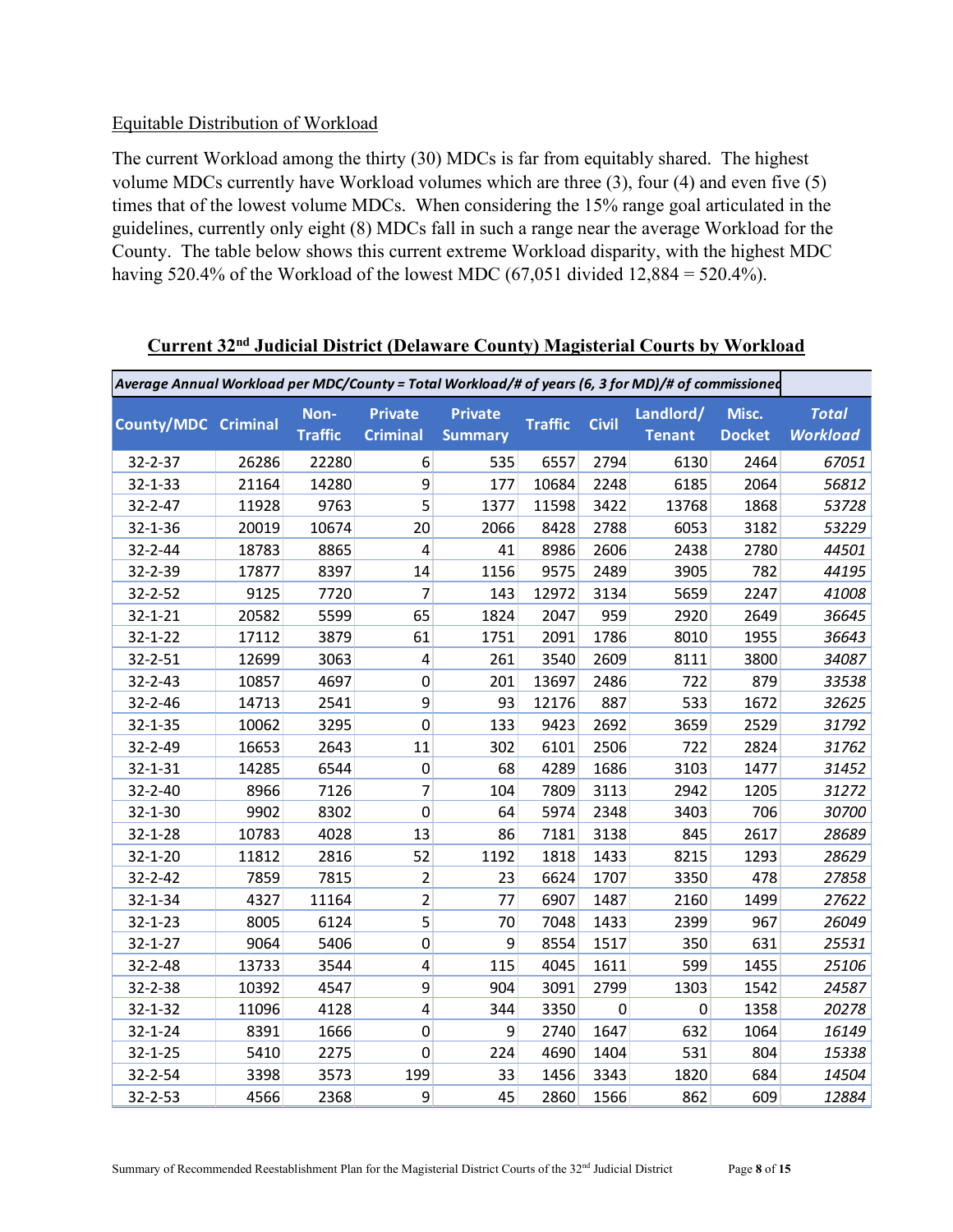Under this Recommendation, the projected Workload volume for twenty-five (25) of the twentysix (26) realigned MDCs fall within a 15% deviation from lowest to highest, and therefore also are within 15% from highest to lowest. Only one (1) MDC does not fit within this range, MDC 32-2-49. However, MDC 32-2-49 encompasses an area which is expected to grow at a much higher rate in both population and job growth than the rest of County according to the Delaware County Planning Commission. Thus, consistent with the guidelines, the consideration of this expected growth suggests that the Workload volume of MDC 32-2-49 will move into the 15% range well before the next reestablishment in ten (10) years.

The table below shows the projected Workloads for each MDC under this Recommendation:

| Realigned     | Projected |        |        |
|---------------|-----------|--------|--------|
| MDC.          | Workload  |        |        |
| $32 - 2 - 47$ | 42,018    |        |        |
| $32 - 1 - 34$ | 41,566    |        |        |
| $32 - 1 - 33$ | 41,187    |        |        |
| $32 - 1 - 23$ | 40,669    |        |        |
| $32 - 2 - 37$ | 40,487    |        |        |
| 32-2-51       | 40,310    |        |        |
| $32 - 2 - 52$ | 40,257    |        |        |
| $32 - 2 - 53$ | 40,241    |        |        |
| $32 - 2 - 43$ | 39,882    |        |        |
| $32 - 1 - 30$ | 39,856    |        |        |
| $32 - 2 - 42$ | 39,824    |        |        |
| $32 - 2 - 46$ | 39,654    |        |        |
| $32 - 1 - 36$ | 39,601    | 14.94% | 23.92% |
| $32 - 1 - 21$ | 39,574    |        |        |
| 32-1-31       | 39,548    |        |        |
| $32 - 1 - 20$ | 39,023    |        |        |
| $32 - 1 - 22$ | 38,532    |        |        |
| $32 - 2 - 44$ | 38,411    |        |        |
| $32 - 2 - 40$ | 38,119    |        |        |
| $32 - 2 - 48$ | 37,953    |        |        |
| $32 - 1 - 27$ | 37,682    |        |        |
| $32 - 2 - 54$ | 37,315    |        |        |
| $32 - 1 - 32$ | 37,183    |        |        |
| 32-2-39       | 36,844    |        |        |
| $32 - 2 - 38$ | 36,558    |        |        |
| 32-2-49       | 33,907    |        |        |

#### **Projected Workloads under Recommended Reestablishment Plan**

Deviation without Lowest MDC (expecting significant growth)  $=$  Difference between Highest and Second Lowest Divided by Second Lowest (all but one (1) MDC), or  $42,018-36,558 = 5,460$ ; 5,460 Divided by  $36,558 = 14.94\%$ 

Maximum Deviation = Difference between Highest and Lowest Divided by Lowest, or 42,018-33,907 = 8,111; 8,111 Divided by  $33,907 = 23.92\%$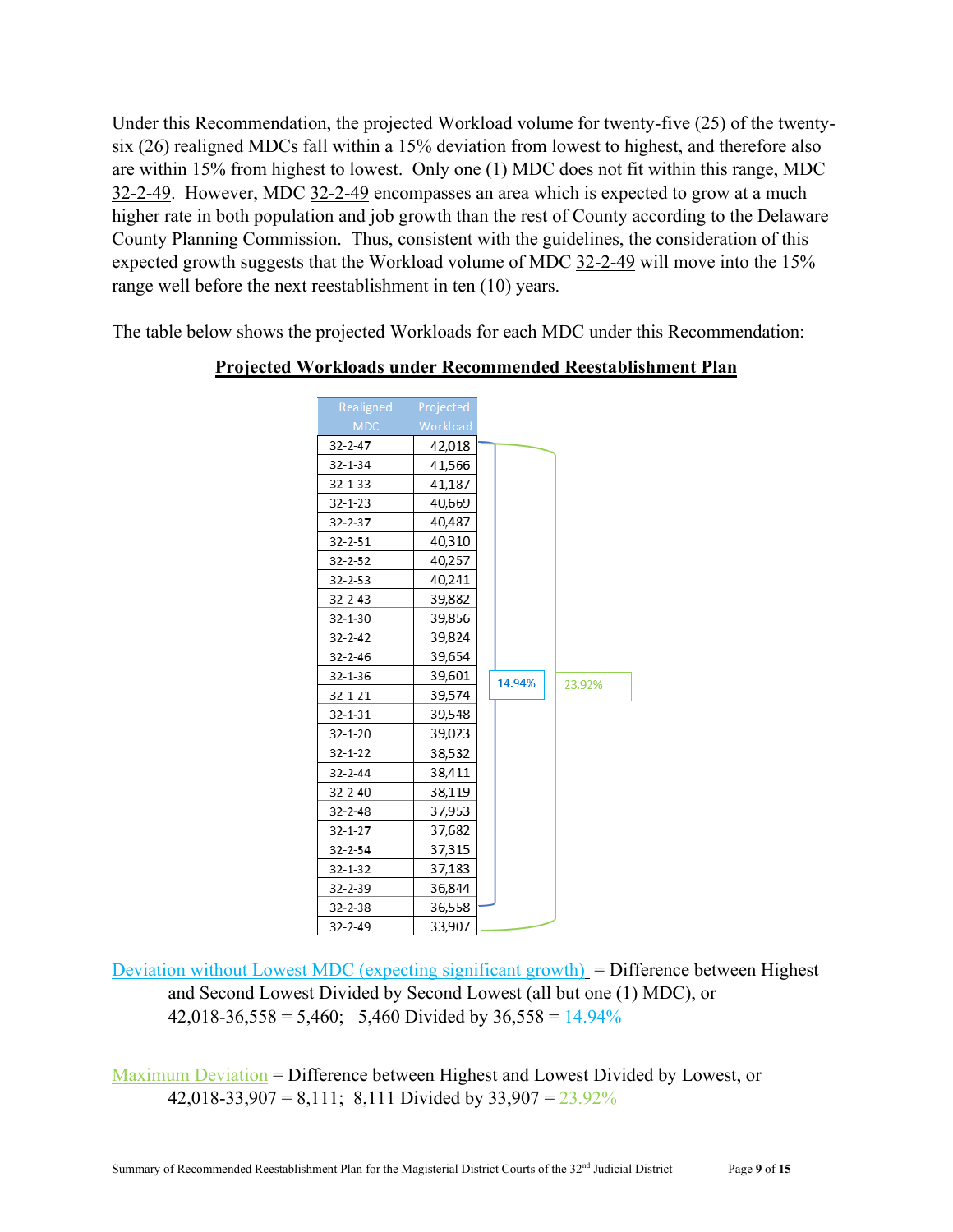# **Comparison of Workloads of Current MDCs to Projected Workloads after Realignment and Eliminations per Recommendation**

|               | Workload  | Projected         |
|---------------|-----------|-------------------|
| <b>MDC</b>    | 2014-2019 | <b>Workload</b>   |
| $32 - 1 - 20$ | 28,629    | 39,023            |
| $32 - 1 - 21$ | 36,645    | 39,574            |
| $32 - 1 - 22$ | 36,643    | 38,532            |
| $32 - 1 - 23$ | 26,049    | 40,669            |
| $32 - 1 - 24$ | 16,149    | Eliminated        |
| $32 - 1 - 25$ | 15,338    | <b>Eliminated</b> |
| $32 - 1 - 27$ | 25,531    | 37,682            |
| $32 - 1 - 28$ | 28,689    | Eliminated        |
| 32-1-30       | 30,700    | 39,856            |
| $32 - 1 - 31$ | 31,452    | 39,548            |
| $32 - 1 - 32$ | 20,278    | 37,183            |
| $32 - 1 - 33$ | 56,812    | 41,187            |
| $32 - 1 - 34$ | 27,622    | 41,566            |
| $32 - 1 - 35$ | 31,792    | Eliminated        |
| 32-1-36       | 53,229    | 39,601            |
| $32 - 2 - 37$ | 67,051    | 40,487            |
| $32 - 2 - 38$ | 24,587    | 36,558            |
| 32-2-39       | 44,195    | 36,844            |
| $32 - 2 - 40$ | 31,272    | 38,119            |
| $32 - 2 - 42$ | 27,858    | 39,824            |
| $32 - 2 - 43$ | 33,538    | 39,882            |
| $32 - 2 - 44$ | 44,501    | 38,411            |
| $32 - 2 - 46$ | 32,625    | 39,654            |
| $32 - 2 - 47$ | 53,728    | 42,018            |
| $32 - 2 - 48$ | 25,106    | 37,953            |
| $32 - 2 - 49$ | 31,762    | 33,907            |
| 32-2-51       | 34,087    | 40,310            |
| 32-2-52       | 41,008    | 40,257            |
| 32-2-53       | 12,884    | 40,241            |
| 32-2-54       | 14,504    | 37,315            |

For specific details outlining the changes to each District, please refer to the accompanying draft recommendations.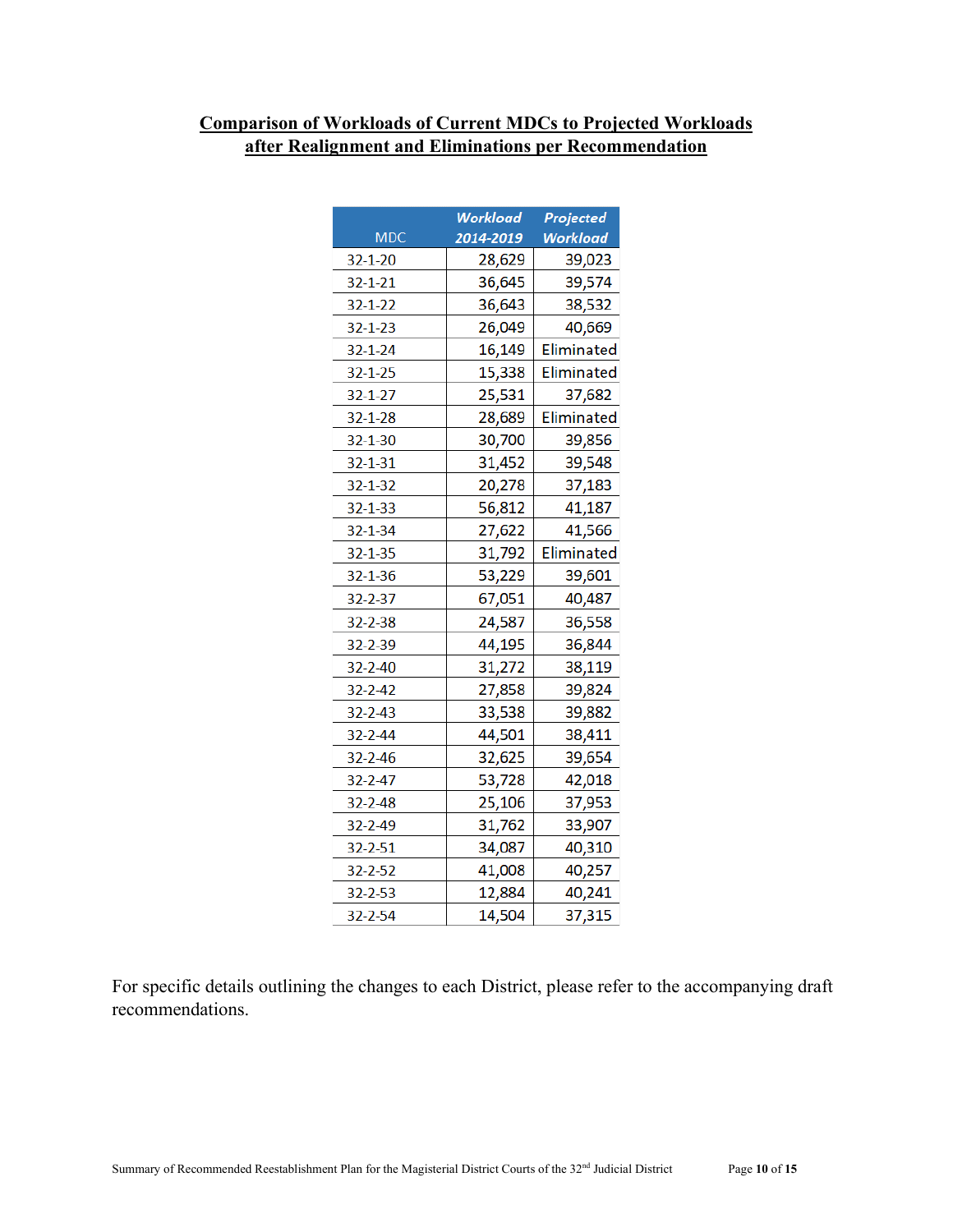### Workload Considerations Effecting the Realignment or Elimination of each District

Assigning most of Darby Borough to MDC 32-1-23 will increase its Workload from below average currently to slightly above the new adjusted County average. It will also alleviate the excessive burden in MDC 32-2-37, which covers Colwyn, Darby Borough and Sharon Hill currently, and has a Workload which is twice the County average presently. In order to balance the Workloads of both MDCs, 32-1-23 will need to lose some of its Workload from Collingdale. MDC 32-2-42, which currently has a below average Workload, borders Collingdale to the South, and thus can benefit from the added contiguous Workload. The proposed reassignment of these Workloads will bring all three (3) MDCs (32-1-23, 32-2-37 and 32-2-42) close to the adjusted twenty-six (26) Court County average.

MDC 32-2-44, which currently has a very high Workload, encompasses Tinicum Township, Prospect Park and Ridley Park Boroughs. The Workload of MDC 32-2-44 will be brought close to the new County average by reassigning Ridley Park Borough to MDC 32-1-31. This will have a synergistic benefit of not only giving 32-1-31 needed Workload, but it will also enable 32-1-31 to be wholly contiguous. Currently 32-1-31 has four (4) non-contiguous parts.

MDC 32-1-20, one (1) of the three (3) Courts in the City of Chester, has a low volume currently. This can be corrected by adding additional precincts from the City, from both MDCs 32-1-21 and 32-1-22. MDCs 32-1-21, which will need more Workload to be close to the adjusted County average, will lose two precincts to 32-1-20, but gain two (2) Wards from 32-1-22. 32-1-22 will retain two (2) of its four (4) Wards in the City of Chester and add Trainer and Marcus Hook Boroughs to the South. These Boroughs are currently in 32-1-36, which presently has an excessive Workload requiring reduction.

MDC 32-1-36 will retain Lower Chichester and net one (1) Ward in Upper Chichester Township, as well as handle all matters filed by the Chichester School District, which includes Lower Chichester, Upper Chichester, Trainer and Marcus Hook Boroughs. This realigned Court is projected to be close to the adjusted County average Workload.

MDC 32-2-38 will lose two (2) Wards in Upper Chichester but add a different Ward from Upper Chichester which has a higher Workload Volume. 32-2-38 will also add Chester Township, which also has a significant Workload relative to its size. With the addition of all Penn Delco School District matters, this Court is projected to be close enough to the adjusted County average Workload to meet the 15% range goal set in the guidelines.

MDC 32-2-39 will lose Chester Township, but add Rose Valley which has a much lower Workload. The net effect will reduce the overall Workload of MDC 32-2-39 which is currently well above the County average. However, the Workload is still projected to be close enough to the adjusted County average Workload to meet the 15% range goal set in the guidelines.

By losing Rose Valley, MDC 32-2-46 will no longer have a non-contiguous part. MDC 32-2-46 which currently has a lower than average Workload, will benefit from adding the Borough of Media from MDC 32-1-28, which is being eliminated. MDC 32-2-46 will also be assigned the new Special Victims Court, which will bring its overall Workload close to the County average.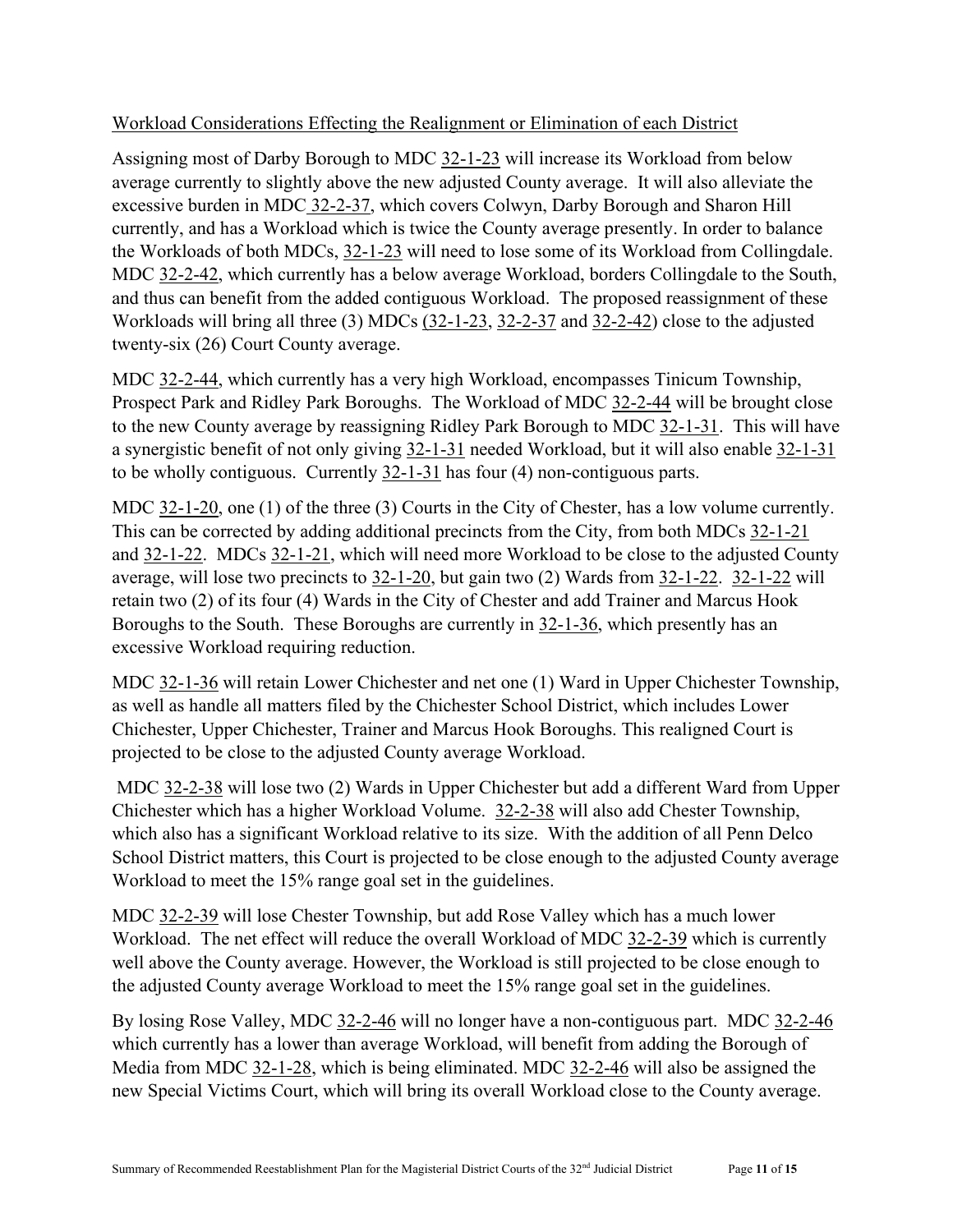The elimination of MDC 32-1-28 also necessitates that most of Nether Providence Township be reassigned. MDC 32-1-30, which currently has the Southern part of Nether Providence will add additional precincts. By also including all of the cases from the Wallingford-Swarthmore School District 32-1-30 will increase its Workload to be above the adjusted County average.

The remainder of Nether Providence Township will be assigned to adjoining MDC 32-2-48. With this addition, and the retention of the Drug Task Force specialty court, 32-2-48 will have an appropriate Workload, even with losing Chester Heights to MDC 32-2-49.

MDC 32-2-49 will still be an outlier on the lower end of the Workload projections with the addition of Chester Heights. However, according to data provided by the Delaware County Planning Commission, over the next ten (10) years the District is expected to experience extensive growth in population, jobs and business development relative to the rest of the County. It is anticipated that MDC 32-2-49 will thus have a Workload above the County adjusted average before the end of the decade.

The elimination of MDC 32-1-28 also necessitates the reassignment of the Borough of Swarthmore. Swarthmore Borough will be assigned to 32-1-32, which has a low Workload currently. This will also eliminate the non-contiguity in 32-1-32 caused by a municipal noncontiguity in Springfield Township. With this reassignment, and some additional precincts from Springfield Township, 32-1-32 will have an appropriate Workload.

Four (4) Contiguous municipalities at the northwestern end of the County (Radnor, Newtown, Marple and Haverford Townships) are currently divided by five (5) MDCs. Radnor and Marple are split by two (2) MDCs currently, and Haverford is split by three (3). Three (3) of the current MDCs have Workloads which are less than half of the current thirty (30) Court County average, and the other two (2) MDCs are also below that average. Two (2) of the incumbent MDJs were elected to new terms in November of 2021. The terms of the other three (3) MDJs all end on December 31, 2023, when each of those three (3) incumbents will be only two (2) years from their mandatory retirement age.

Case filing data suggests that Marple and Newtown together would have a projected Workload close to the adjusted County average. Likewise, Radnor by itself would also have enough Workload for one (1) MDC. Both can be achieved by assigning all of Marple and Newtown to MDC 32-1-27, with a recently reelected incumbent; and, assigning all of Radnor to MDC 32-2- 43. This is proposed to be done as of December 31, 2023, the end of the term of the incumbent MDJ from 32-2-43, who will be two (2) years from mandatory retirement age, and who has also indicated in writing that he will not be seeking reelection. This is the sole and sensible exception where the incumbent MDJ's residence would not be in the realigned District.

To accomplish the unification of Marple, MDC 32-1-24 would be eliminated as of December 31, 2023, the end of the term of the incumbent MDJ, who will also be two (2) years from mandatory retirement age at that time. With this elimination, and the elimination of MDC 32-1-25, Haverford Township could be unified into MDC 32-2-53. MDC 32-1-25 would also be eliminated as of December 31, 2023, the end of the term of the incumbent MDJ, who will also be two (2) years from mandatory retirement age.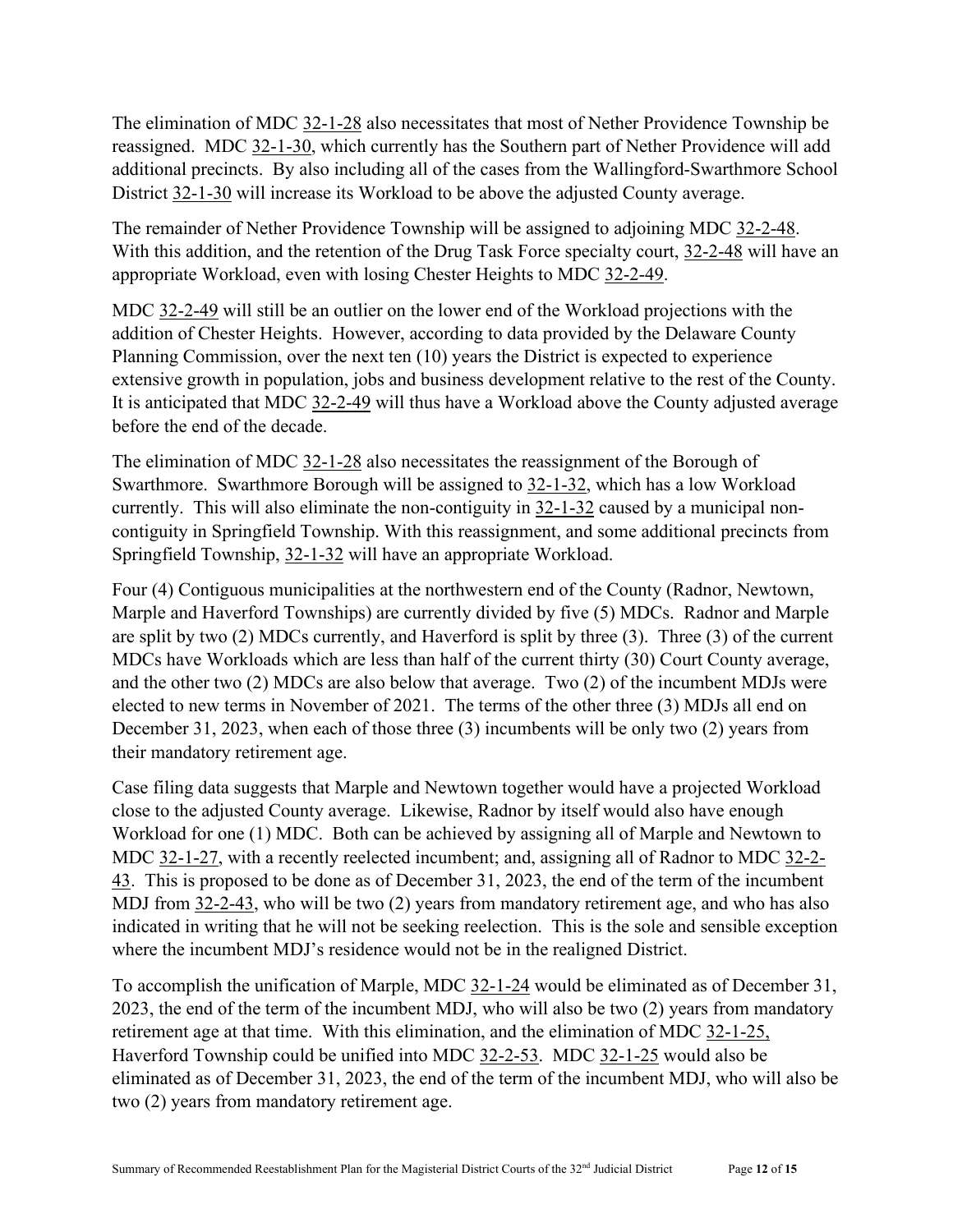Even with these proposed eliminations, MDC 32-2-53 would still have a low Workload without adding more cases. This can be accomplished by assigning part of neighboring Upper Darby Township.

Upper Darby must be significantly redrawn to balance the Workloads, and to reassign the volume from MDC 32-1-35, which has a current vacancy and is proposed for elimination. An omnibus reconfiguration of the MDCs in Upper Darby, which is the sixth  $(6<sup>th</sup>)$  largest municipality in Pennsylvania with a high overall Workload, is achievable in a manner allowing for equitability.

MDC 32-2-40, with a slightly below average Workload, will take Aldan Borough from adjoining Upper Darby MDC 32-2-52, which has a higher than average volume presently. MDC 32-1-33, which has very high Workload will shift some of its cases to 32-1-34 and 32-2-53, while adding some volume from 32-2-51, resulting also in 32-2-51 taking some of the excessive volume from neighboring 32-2-47. Assigning East Lansdowne to 32-2-51 will also resolve the current noncontiguity in 32-2-47. MDC 32-1-34, will shift eastward, allowing MDC 32-2-54 to also move eastward and raise its Workload significantly, bringing it close enough to the County adjusted average to meet the 15% range goal.

For specific details outlining the changes to each District, please refer to the accompanying draft Recommendations.

### **Contiguity**

The guidelines require that all parts of each MDC be contiguous. That is, the MDC should be one (1) continuous stretch of geography with no gaps separating it into more than one (1) piece. Currently, six (6) of the thirty (30) MDCs in Delaware County have non-contiguous parts.

This recommended reestablishment plan reduces the number of non-contiguous districts to only two (2) MDCs. Notably, both proposed non-contiguities are related to municipal noncontiguities.

The proposed realigned MDC 32-2-40 would have the same non-contiguity it presently has relating to Darby Township, which is comprised of two (2) non-contiguous pieces. Likewise, the proposed realigned MDC 32-2-52 includes Upper Darby Township, which also has two (2) noncontiguous parts. In both cases, it is preferable to recommend that these municipal noncontiguities be incorporated into the recommended plan, as opposed to further splitting neighboring municipalities and school districts to strictly comply with the guideline.

### Court Facilities

Currently, several MDCs share facilities, and have done so for many years. This Recommendation anticipates that the following shared facilities continue to operate in the same manner: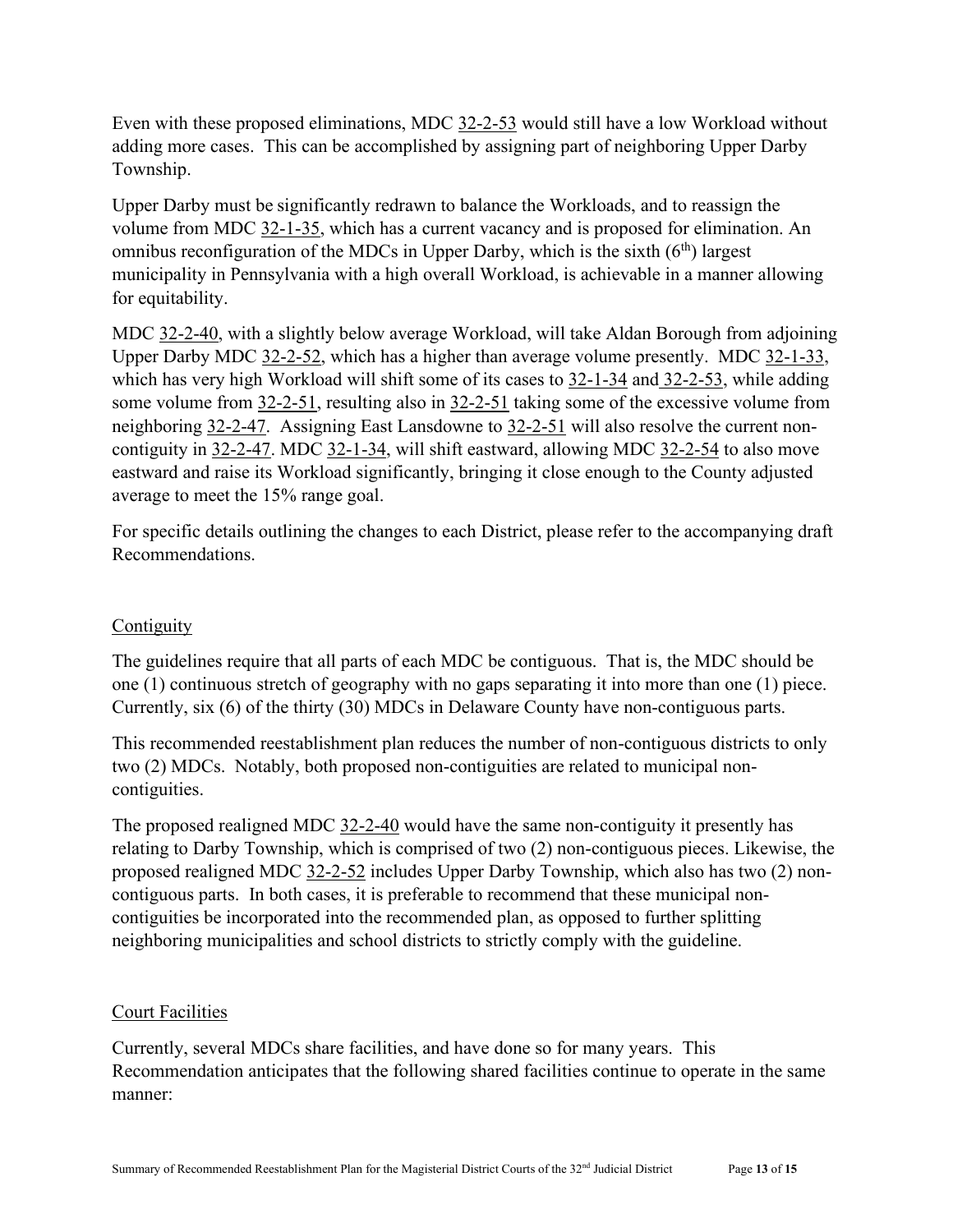- City of Chester MDCs 32-1-20, 32-1-21 and 32-1-22
- Newtown Square MDCs 32-1-27 and 32-2-43
- Springfield MDCs 32-1-32 and 32-2-54
- Upper Darby MDCs 32-1-33, 32-1-34 and 32-2-51

Currently, MDC 32-1-25 shares a facility with MDC 32-2-53. However, with the elimination of MDC 32-1-25, MDC 32-2-53 will remain at the location, which will be within its boundaries.

The precinct where the facility of MDC 32-2-37 is located is proposed to be reassigned to MDC 32-1-23. A separate petition will be filed asking that both District Courts share the facility at the current location in Darby Borough. This combination also will have the added advantage of combining staff resources, and relocating MDC 32-1-23 to a newer, larger, better all around facility, while keeping MDC 32-2-37 at its current location. Both MDCs serve Darby Borough under this Recommendation.

The proposed Recommendation would call for the closure of the facility where MDC 32-1-23 is currently located, as well as for the closure of the facility where MDC 32-1-24 is presently situated. It is recommended that the facility where MDC  $32$ -1-28 is currently located remain the site of the video arraignment court. However, should the pending proposal for a countywide central booking facility come to fruition, this facility would also be closed if the On-Duty arraignment MDJ operation can be relocated to that facility.

### Splitting Municipalities

Currently, several of the forty-nine (49) municipalities in Delaware County are split by more than one (1) of our thirty (30) MDCs. For this Recommendation, splitting municipalities was required to balance the Workloads in an equitable manner among the suggested twenty-six (26) MDCs. The preference was to minimize the number of such splits. Upper Darby Township, with over 86,000 residents and a significant case volume undoubtedly requires more than one (1) MDC. Similarly, the City of Chester with a high volume of cases also requires splitting.

Additional current splits remain in the following Municipalities: Nether Providence, Ridley, Springfield, and Upper Chichester. Both MDCs covering Springfield are co-located in the same building, thus minimizing the impact of that split.

New splits were required in Darby Borough and Collingdale to balance the significant caseload in those adjoining communities. Like Springfield, MDCs covering Darby Borough are proposed to be co-located in the same building, thus minimizing the impact of that split also.

Current splits will be eliminated in the following Municipalities: Marple, Radnor and Haverford (currently split three (3) ways). The total number of Municipalities being split under this Recommendation is modestly less than the current total.